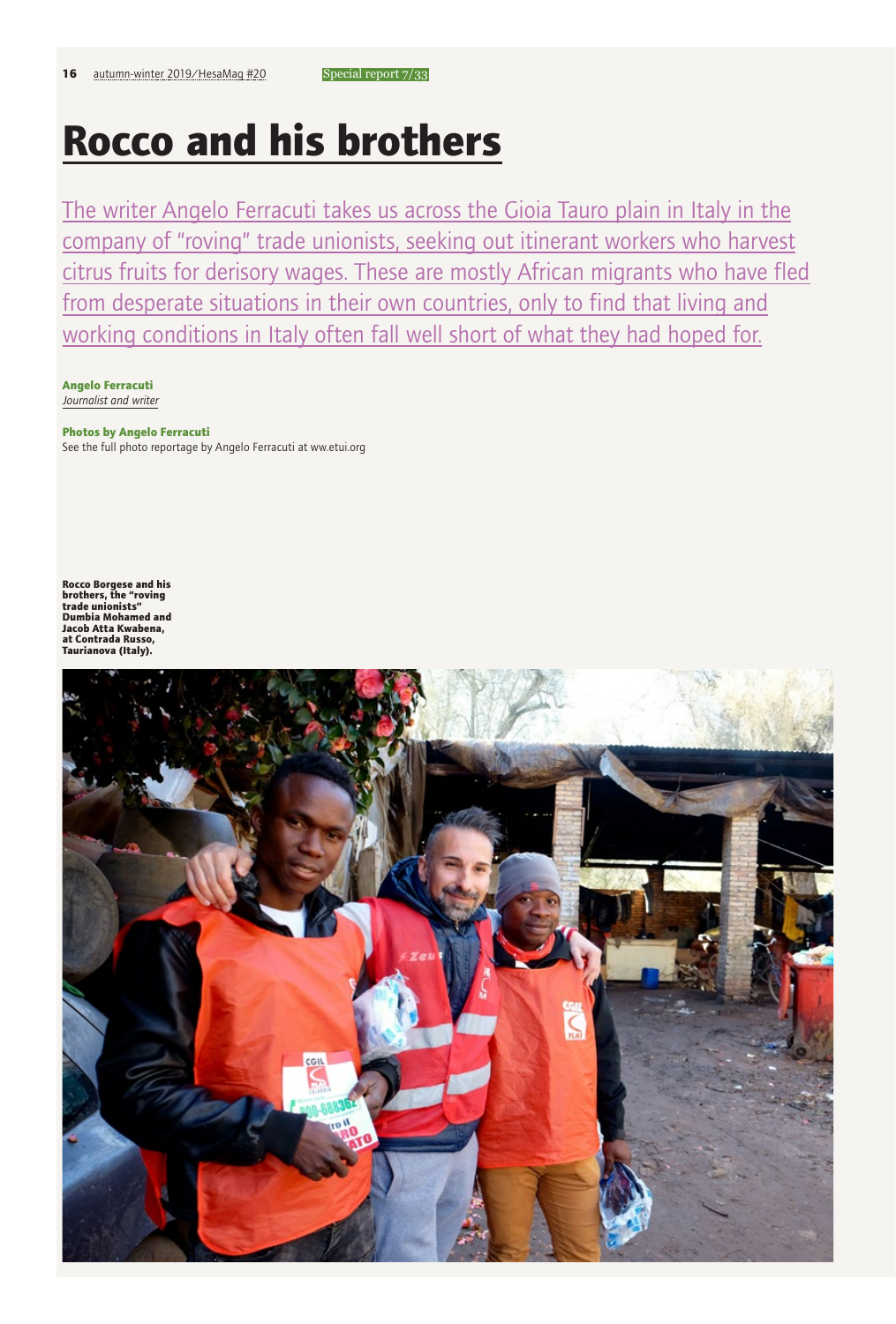The white van sets off at dawn, when the weak beam of the streetlights scarcely illuminates the districts' deserted buildings, houses, fields, endless industrial zones, and abandoned factory buildings. Rocco Borgese, General Secretary of FLAI-CGIL<sup>1</sup> for the Gioia Tauro plain, with his neatly trimmed moustache and goatee and wide-awake eyes, drives slowly, talking animatedly to me about someone who shared his forename, Rocco Pizzarulli. He was the region's very own Giuseppe Di Vittorio<sup>2</sup>, who worked as a *caporale* (overseer) for the Duca Sforza, but later embraced the cause of the peasants and set up the Polistena Chamber of Labour. In the back of the van are Dumbia Mohamed, from Côte d'Ivoire, and Jacob Atta Kwabena, from Ghana: "roving" trade unionists, still sleepy and taciturn. Three times a week, they drive around the plain together to talk to the workers picking oranges and mandarins in the countryside, two thirds of them without a proper contract. Fifty cents a box for oranges; one euro for mandarins: starvation wages that might amount to twenty-five euros a day, working from dawn to dusk, minus the three euro commission for the foreman and another three euros for a sandwich and some water. A lot of them do not even pause to eat, so that they can pick more fruit. The roving trade unionists distribute gloves, socks and scarves, and ask them if they need help. On other days, they hand these items over to the Chamber of Labour to help asylum seekers, unemployed people and the needy. "In the morning, I go to the office where foreigners, like me, come to renew their residence permits, and I take the guys to the police station, check contracts and appeals and contact lawyers," says Dumbia. "Cases of exploitation are the order of the day," explains Jacob. "I know a Gambian guy who worked for eight months trimming trees and driving tractors, and he wasn't paid. I called Rocco, and we suggested that he should lodge a complaint to request an inspection, but right after that he disappeared."

#### **Itinerant labourers**

When the harvest period arrives, these itinerant labourers return here in search of work from Trentino, Piedmont or elsewhere in the

**1.** FLAI – Federazione Lavoratori Agroindustria (Federation of Agro-Industrial Workers) – is part of the main Italian trade union confederation, the CGIL – Confederazione Generale Italiana del Lavoro (Italian General Confederation of Labour). **2.** Giuseppe Di Vittorio (1892-1957) was a legendary figure of the Italian trade union movement.

**Moussa, Ivorian acricultural labourer and rabbit keeper, poses behind the container where he lives in Rosarno (Italy).** 

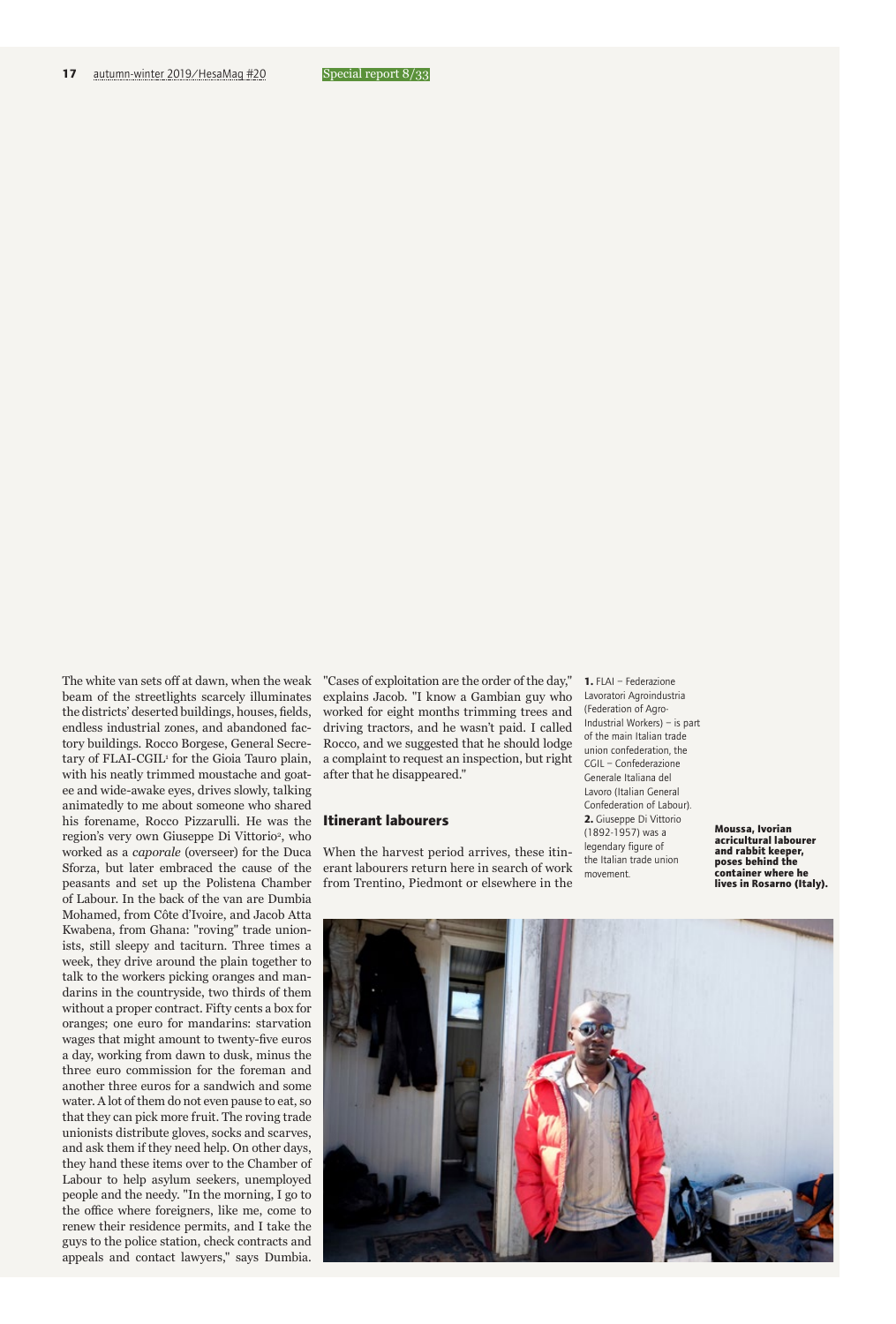south, such as Naples and Foggia, or from the Sicilian greenhouses. Sometimes entire families with little children arrive, dazed after hours on the road, their luggage piled up on old cars, or travelling for days by train. Before them, in the 1960s, it used to be Italians working in agriculture here, then came the Moroccans, the Poles and the Albanians – people whose story was told by Alessandro Leogrande<sup>3</sup> in a book that has now become a classic of reportage: *Uomini e caporali (Men and Corporals)* (Feltrinelli).

Five thousand people – who had come to Italy from Ghana, Mali, Togo, Côte d'Ivoire, Burkina Faso, Nigeria, Senegal and Niger – were living in the shantytown of San Ferdinando when it was evacuated two weeks ago due to a fire. A mother of six, Lisa Potter, had, it appears, set fire to her shack in a fit of jealousy. Surawa Jaithe, a 17-year-old Gambian, 29-year-old Moussa Ba from Senegal and the young Nigerian Becky Moses, aged 26, all died. Soumaila Sacko from Mali had lived there too. He was a trade unionist with the USB,<sup>4</sup> shot dead in June in San Calogero, where he was collecting old sheet metal to build a shelter in an abandoned factory. "In 2018 alone, there were seven fires," recalls Rocco. "When I went there, it was like a hell of broken glass. Three of these fires caused fatalities." FLAI paid for Moussa Ba's remains to be repatriated to Senegal. "For me, dignity is fundamental," he continues in a serious voice. "He came here

**3.** Alessandro Leogrande (1977-2017), writer and journalist, published an article about the revolt of African day labourers in *HesaMag* # 15. All articles are available at www. etui.org > Publications > Periodicals. **4.** USB: Unione Sindacale di Base. On the murder of Soumaila Sacko, see *HesaMag* # 18. **5.** The Calabrian mafia.

"The security decree has placed almost all the workers on the wrong side of the law, so now they are much more vulnerable to blackmail."



**Gordon, 23-year-old footballer and barber, has come over from Belgium.**

wanting to improve his life, and he met with death. We want to give him a dignified burial in Africa, where he was born."

I saw a woman's badly burned body in a shocking photo taken on a mobile phone, stretched out on a sheet and covered in mud, with just a few areas of flesh that could still be distinguished: dark, scorched flesh with cracks like craters.

# **Exploited by Coca Cola, Fanta and San Pellegrino**

"Here, it's the multinationals that dictate the rules of the market," affirms Rocco. "Coca Cola, Fanta, San Pellegrino. The big landowners prioritise quantity when they sell the product, and this reduces the value of the citrus fruits, and hence the wages: it's the market that gives rise to exploitation. The rest is down to the Ndrangheta.5 The security decree has placed almost all the workers on the wrong side of the law, so now they are much more vulnerable to blackmail. If they don't comply with their bosses' rules, they get the sack."

The basic pay packet of an agricultural worker should be 45 euros, and can be as high as 60. However, legal workers are very rare; the others are all undeclared, or working in the "grey" economy, according to the jargon: they have a bogus contract, a letter of appointment for a long period – four to six months – then, when the employer "calculates" the days worked on a quarterly basis, there may be only six or seven out of the three months. "The real problem here is that there's no respect for workers' rights; these new

slaves are a convenience for many people, particularly the criminal underworld, which is, de facto, in charge of the organisation of work in the countryside," explains Borgese. "Where there's more fruit, they pay 25 euros a day, but where production is lower, they pay piece rates."

At the first light of day, this underground population of young African crop pickers is already on the move. On the almost empty main roads of Rosarno, a town in the Gioia Tauro plain, we see them, like ghosts, pedalling laboriously along on their bikes with their beanies pulled down over their faces and gloves protecting their hands that grip the handlebars. They emerge from all over the place, tirelessly, after spending the night in makeshift shelters, abandoned farmsteads with no drinking water, rat-infested ruins or the tent camp, set up a few hundred metres away from the old Gioia Tauro shantytown to house the migrants after the fires. Before the clearance, 3 500 people lived in these shacks, including Maicol, the butcher, and Issa, the hairdresser. There was also a bicycle repair shop, ethnic restaurants, a discotheque, a mosque (which was just a shack with mats to kneel down and pray on) and an evangelical church. Hovels like something from the film *Miracle in Milan*, lined with cardboard and supported by wooden pillars; makeshift shelters put up by these new oppressed people of the world, made of waste materials picked up on the street, with metal sheeting and plastic on the roofs. Inside, there are braziers and tin cans where fires used to be lit for heating, alongside worn-out mattresses recovered from waste dumps. "Whenever there was a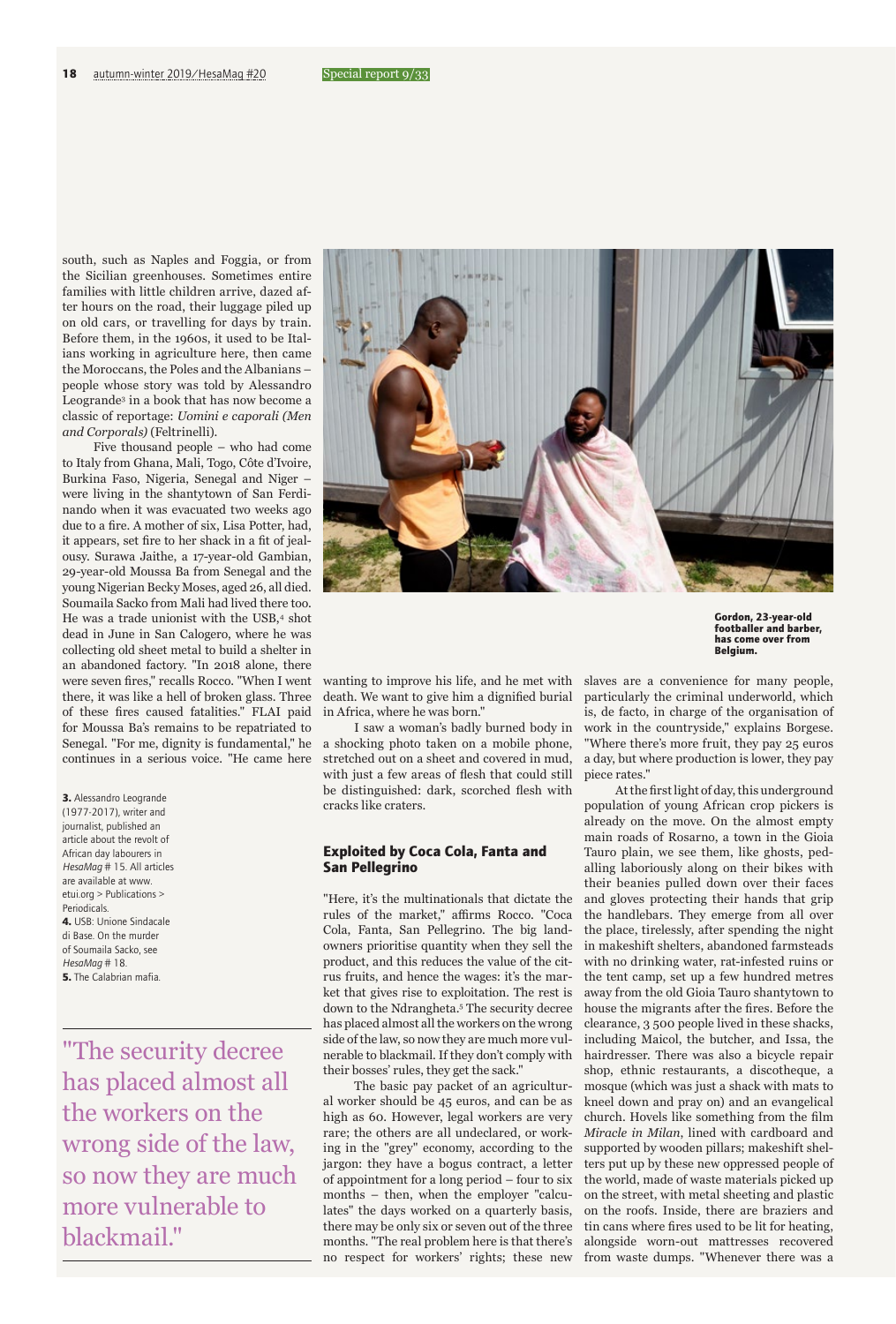problem, the police would let me and the boys know before they brought out the handcuffs. They used to call us from the countryside too, if there were disturbances or brawls," recalls Rocco. "On 31 December, the rumour spread that three people had died in a fire, but fortunately it wasn't true. We were there from eleven o'clock at night until five in the morning." The men are the only ones who have a truly human relationship with these people; they know and trust them. The roving trade union has rediscovered a human gesture that was there at its origin: mutual aid.

#### **Dumbia and Jacob**

Before they became trade unionists, Dumbia and Jacob were two of these people. Their journey, as for so many others, involved crossing the desert, reaching Libya and then sailing over the treacherous sea to the island of Lampedusa. Both Christians, they had fled for religious reasons, to escape from authoritarian fathers and Islamist fundamentalists. "I used to play football. Then, when I was 17, I fled to Burkina Faso, a desperately poor country," recalls tall, slender Dumbia, with his soft, regular facial features, as we continue our journey in the van. "Later, I got to Tripoli, and I stayed there for five months, working as a labourer." His epic tale continues with a kidnapping, a ransom demand, a period of captivity in the warehouses, a first voyage that ended before it started, arrest and detention in Libyan prisons, and six days of sailing on the open seas. "I didn't even know I was going to Italy. I didn't know where we were heading. The main thing was to get out of Africa," he says. He landed on Lampedusa and was transferred to a refugee camp in Turin, until he "discovered on Facebook that there was a team of Africans playing in the amateur football league at Bosco di Rosarno, and I decided to come down here." Every day, he worked in the fields, and at least three times a week, after crop picking, he trained. On Sundays he was on the football field, exploited there too, paid on a "performance" basis – if the team won, he earned more. At that time, he was playing football and living in the shantytown with his wife Hpy, who sold ethnic products in her shop. Rocco used to come around with Jacob and hold meetings to raise the workers' awareness. "I wanted the union to belong to them, I was trying to get other guys to join the union, and he spoke French, so at first we used him as a cultural mediator. But before I took him on," he adds, with an amused expression, "I did give him an interview. I asked him to repeat sentences out loud in Italian, like in a meeting, and he was able to do it." For others, like the weary-looking Ghanaian Nana Boakye Josa, with curly hair and a beard, another FLAI-CGIL volunteer, the journey was even more dramatic. He crossed the Niger desert along with some others. "There were ten of us," he recounts, looking distressed, "but eight of them died. They were Christians, and the Libyan police decapitated them before my eyes." He lied to save his skin, claiming that he was a Muslim and asking them where the mosque was. He came across the trade union in the old tent city. He says that when he is picking fruit in the cold and in the rain, he feels angry about how hard he works without earning anything. He regrets coming here, but asks in dismay: "Where am I supposed to go now? I come from Africa, I escaped death in search of a better life, and I sleep in a disgusting place where fires break out every night, and they have already cost three lives." Jacob, too, lost a friend in the course of his journey: "I don't want to talk about it any more," he begins, as we head into the countryside. "It was a terrible journey. We walked for four days without food or water. I had never imagined that, one day, I would be crossing the desert on foot." When his friend died, they stopped. "We prayed, then we buried him in the sand." Others, like Paco, another volunteer roving trade unionist, have yet other stories to tell.

Very tall and with a distinguished air, wearing a pair of mirror Ray-Bans and a black leather jacket, with a shiny silver ring on his ring finger, Paco used to be a surveyor. He once designed a multi-ethnic kindergarten in Sweden. When he came to Italy, he worked for a building firm in Schio, but with the crisis in the construction sector he lost his job and found himself out on the street. Then, like so many, he turned up on the Gioia Tauro plain, and he now lives in the porter's lodge of a factory. On the night Moussa Ba died, Paco's shack was burned down too. "Before he went to bed, he told me he was really tired because he'd had a long day's work. A Ghanaian guy knocked at my door. I went out, and the fire was spreading. All I managed to save was the television and my bicycle. You could smell burning flesh. I cried all night; I couldn't get back to sleep," he confided.

Even though it is the end of the season, we still find the last labourers at the roundabouts and at the arched bridge in south Rosarno. So Dumbia and Jacob, and Rocco too, get out of the van; they hand out information sheets, protective gloves and woollen socks. A car with a foreman at the wheel takes off

"These new slaves are a convenience for the criminal underworld which is, de facto, in charge of the organisation of work in the countryside."

**Dumbia and Jacob in front of the tent camp, San Ferdinando, Gioia Tauro (Italy).**

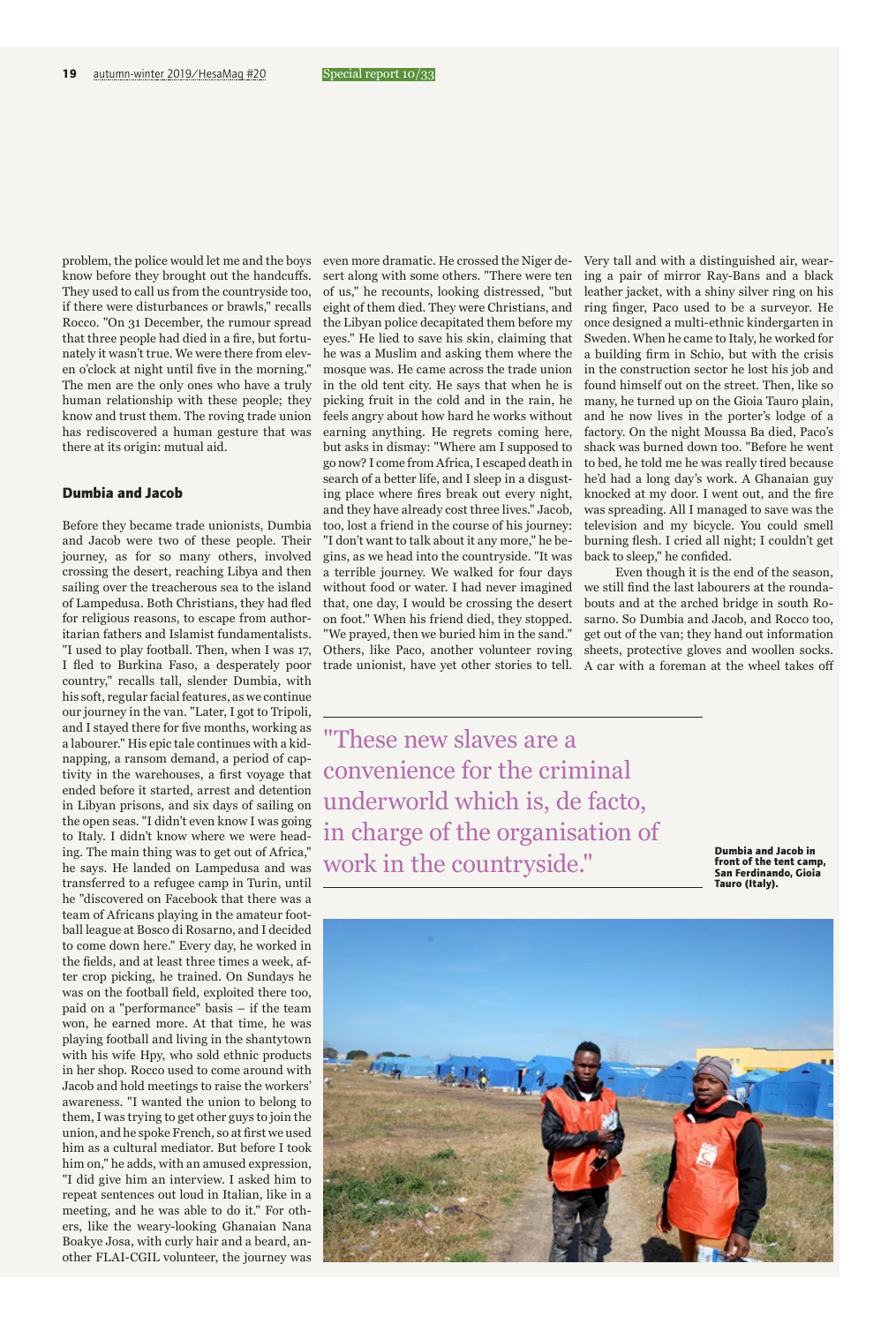at speed, tyres squealing, as soon as he sees them. Jacob stops to listen to Frank, a large Nigerian with a melancholy expression, who used to live in the shantytown but has now moved into an abandoned house in the country with his wife and small daughter. "The house is unsafe and it's really cold…," he breaks off, unable to finish the sentence. At the Scattareggia crossroads, meanwhile, there is no one, although at the height of the harvest this was where you could find the highest concentration of people in the area. In the mornings, they would get as many as 200 here.

At Contrada Testa dell'Acqua, we come to the container camp where Jacob used to live. His old plot is still there, and behind it the chicken run and kitchen garden, which he still tends. Meanwhile, Gordon is outside the entrance, trimming another young man's beard. He is 23 and has a shock of black hair that cascades down his neck. He came here from Belgium, where he plays football as a centre-forward in the Third Division, to renew his residence permit. A footballer and barber, he is attending a bee-keeping course in order to obtain his documents. He is one of the few who has managed to free himself from slavery. Moussa, on the other hand, with his bald, oval-shaped head, wearing Ray-Bans, raises rabbits behind the container where he lives. Back in Côte d'Ivoire, he used to raise rabbits too, he tells me, but he also kept sheep. "There's no more work here," he continues calmly. "I'll be off to Turin soon. I'm going to pick apples and peaches in Saluzzo." There is no guarantee that, when he comes back in October for the season, he will get his lodging back. Another African like him could get there first and take it.

Leaving Rosarno, we pass through the Bosco area, a landscape full of citrus groves, until we turn off onto a dirt road that disappears into the fields towards Contrada Russo in Taurianova. Here, since the evacuation, 200 labourers have been living in crumbling old farmhouses, where the collapsed roofs have been covered with plastic sheets. There are abandoned gas cylinders all over the place, old mattresses, laundry hanging out to dry and lots of bicycles in a shed. Many of these labourers have already left. There is just a young man jigging around, clutching his mobile phone, which is playing reggae music, talking to himself and saying "no work today"



**After the fire, two hundred day labourers came to live in abandoned farms.** 

to no one in particular. There are two men sitting opposite each other on two sagging sofas, who have lit a fire with a tree trunk. One of them, from Mali, wild-eyed and with a bushy beard, fled from the civil war. He is an asylum seeker, and he shows Jacob his papers. Another Ivorian boy at the back is listening to music from a loudspeaker attached to his mobile phone. His name is Baffo, and he is singing the anthem of his country's national team.

# **Gioia Tauro: abandoned industrial zone**

By the time we reach the second industrial area of San Ferdinando, it is late afternoon. Along the deserted main streets, the migrants are cycling back from work. Beyond them is the port of Gioia Tauro and the sea, hidden behind the clumps of cherry laurel; the cranes stretch upwards towards the sky. "This industrial area never took off," explains Rocco at the wheel. "It's completely abandoned, the factories decommissioned… There are just a few agri-food firms processing oranges." The area where the shantytown used to be is a shocking sight: there are piles of rubble like after an earthquake, mud, tangled metal and dust. In the tents on the other side of the road, which

look as though they could become a new shantytown, a Maremma sheepdog on the hunt for food is nosing around in the rubbish strewn about outdoors; some men are checking their bicycle chains. Bazoma, a young man with very black, frizzy hair, is selling whisky for one euro a glass; another is complaining because you cannot use gas cylinders for cooking any more; yet another is showing Dumbia some documents – his asylum application has been rejected, and he will have to appeal; all over the place people call out to Rocco, each wanting something different.

A little further along, at the end of a long road, is the new tent camp: 50 tents with accommodation for 700 people, patrolled by the *carabinieri* and the police, monitored by a security guard and with entry controlled by card. Alongside is the Hospitality School, which runs Italian classes and also has a legal guidance counter run by FLAI. At the entrance, the young people are returning from work, athletic and agile, wheeling their bicycles, and disappearing down the path. Ester Momo is a young Nigerian woman of no fixed abode, with short hair and a dark green parka, who looks sad and resigned. Her parents, both Christians, were killed by Boko Haram; she fled because she was being harassed; she applied for political asylum and is looking for somewhere to stay here. For women, things are even tougher, something confirmed by Yasmine, a stout woman with a broad face. "The work is too hard," she says. "Women earn less, 10 euros, because they can't pick more than 10 crates a day." In the tent, she

"The roving trade union has rediscovered a human gesture that was there at its origin: mutual aid."